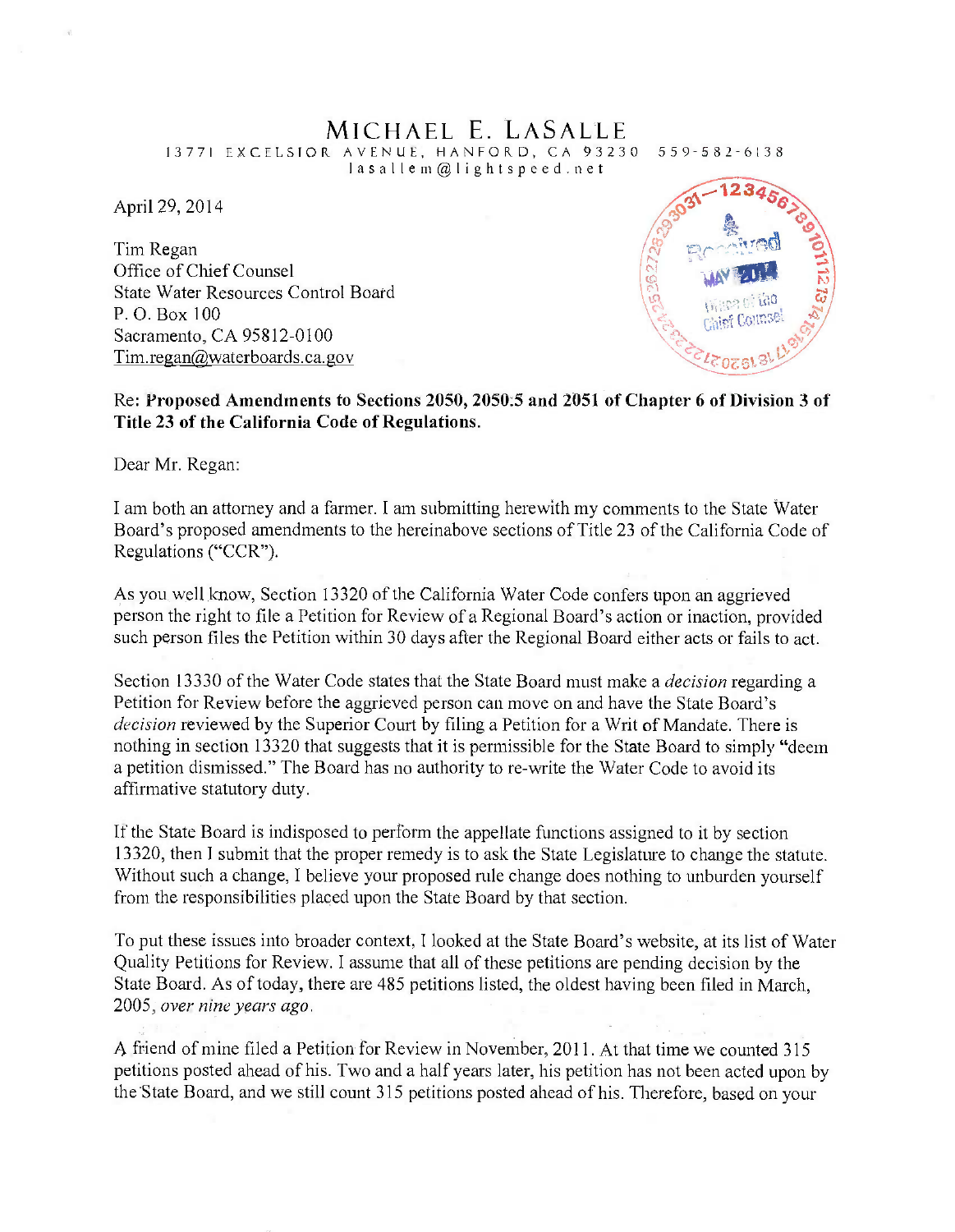April 29, 2014 SWRCB Page 2

website, it would appear that the State Board has not acted upon any Water Quality Petitions for Review during the last two and a half years. Indeed, it does not appear that the State Board has acted on very many petitions at all to allow a backlog of 485 petitions to accumulate since 2005.

This is shameful. Since Water Code Section 13320 charges the State Board with this appellate function, its inaction to the extent reflected by the facts related above is inexcusable. Failure to deny or dismiss a Petition stands in the way of an aggrieved person moving on the next appellate recourse afforded by Water Code Section 13330. While the statute and the regulations do not prescribe any time limit for the State Board to act on these Petitions, I suspect it was the intent of the Legislature that the State Board was to act on them in a timely manner.

This is no small matter and should not be dismissed with a mere shrug of the shoulders. For example, persons have filed petitions challenging the lawfulness of both Dairy and Irrigated Lands General Orders. These Orders expressly admonish that a person is not excused from the monitoring and reporting requirements during the pendency of his/her appeal. Therefore, an aggrieved person must bear the costs and burdens imposed by the Orders as he/she awaits the appeal process. By sitting on such petitions, the State Board is standing in the way of an aggrieved person obtaining the relief he/she seeks through the appellate process, and exposes him/her to mounting costs and burdens during the period that the appellate process is not moving forward. Inaction or excessive delay by the State Board not only deprives the aggrieved person of what Water Code Sections 13320 and 13330 intends, it effectively constitutes an unconstitutional denial of due process.

<sup>I</sup>hope the State Board is not operating under the misapprehension that the proposed rule changes will make amends for or expunge the damage suffered by many aggrieved persons who have filed petitions over the last nine years, only to have their petitions languish without decision or action by the State Board. If the Board felt it did not have the time to hear and decide these petitions, nothing prevented it from giving prompt notification so that the petition would be deemed denied shortly thereafter and would open the door to allow the aggrieved person to proceed with the filing of a Petition for Writ of Mandate with the Superior Court under section 13330.

The proposed rule change also denies due process by shifting the burden of proof without notice or opportunity for a hearing. The proposed rule would deem pending petitions denied by administrative fiat. There is no legal basis for this action. Rather than deemed denied, the pending petitions should all be deemed granted on the basis of the failure of the regional board submitting any opposition within a reasonable time. In other words, a default should be entered against the regional board as would be the case in a normal civil suit.

<sup>I</sup>believe your proposed rule changes will present another awkward legal problem for the State Board. Unless the Board deems all of the petitions dismissed, rather than hearing and deciding